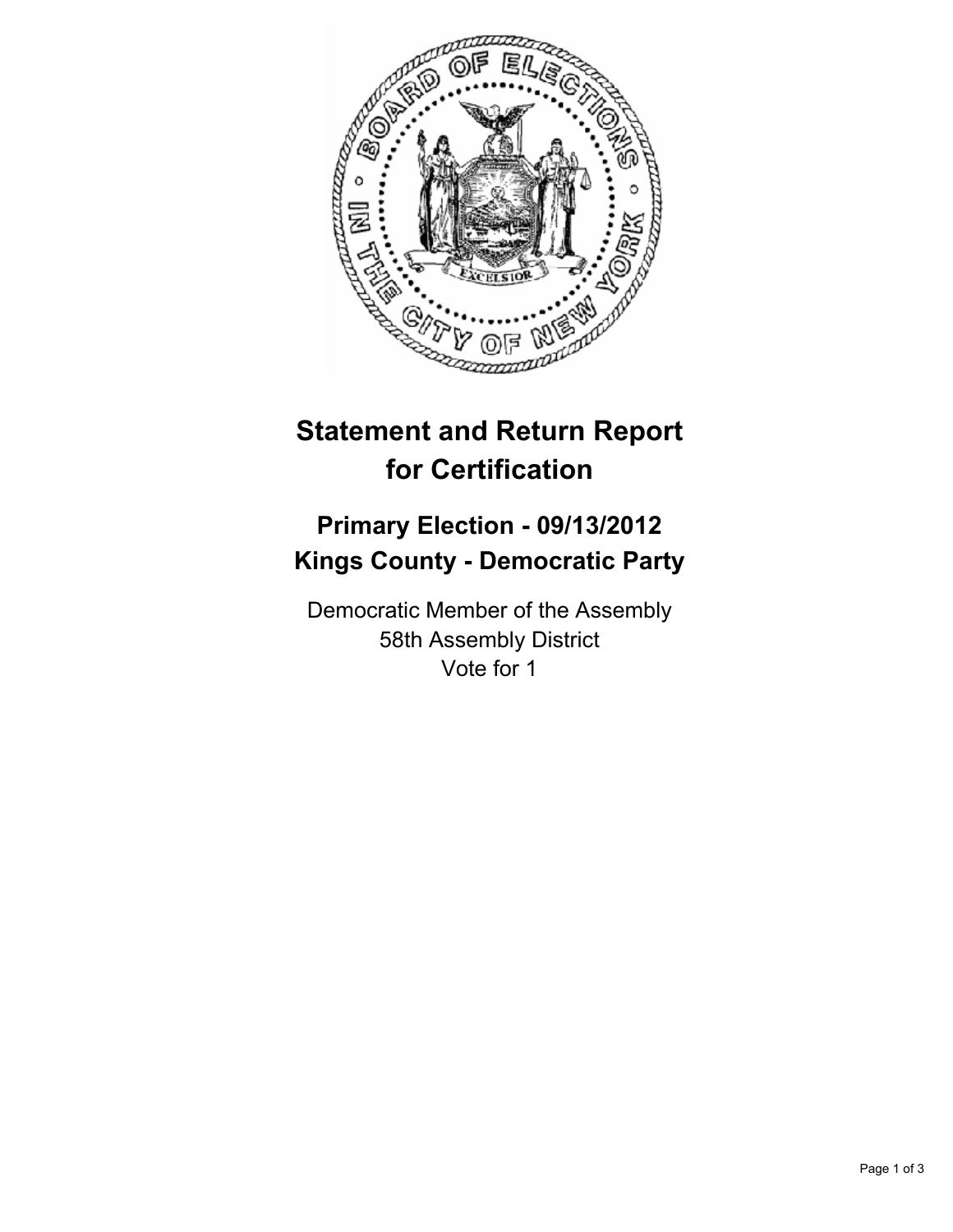

## **Assembly District 58**

| <b>PUBLIC COUNTER</b>                                    | 5,887 |
|----------------------------------------------------------|-------|
| <b>EMERGENCY</b>                                         | 1     |
| ABSENTEE/MILITARY                                        | 196   |
| <b>FEDERAL</b>                                           | 0     |
| <b>SPECIAL PRESIDENTIAL</b>                              | 0     |
| <b>AFFIDAVIT</b>                                         | 89    |
| <b>Total Ballots</b>                                     | 6,173 |
| Less - Inapplicable Federal/Special Presidential Ballots | 0     |
| <b>Total Applicable Ballots</b>                          | 6,173 |
| <b>TERRY HINDS</b>                                       | 1,484 |
| N. NICK PERRY                                            | 4,556 |
| <b>INEZ BARTON (WRITE-IN)</b>                            | 1     |
| LAKIMJA MATTOCKS (WRITE-IN)                              | 1     |
| MATTHEW EUGENE (WRITE-IN)                                | 1     |
| NATHAN BRADLEY (WRITE-IN)                                | 1     |
| OLABA ALBI (WRITE-IN)                                    | 1     |
| RODNEYSE BICHOTTE (WRITE-IN)                             | 6     |
| ROY ANTOINE (WRITE-IN)                                   | 1     |
| UNATTRIBUTABLE WRITE-IN (WRITE-IN)                       | 6     |
| <b>Total Votes</b>                                       | 6,058 |
| Unrecorded                                               | 115   |